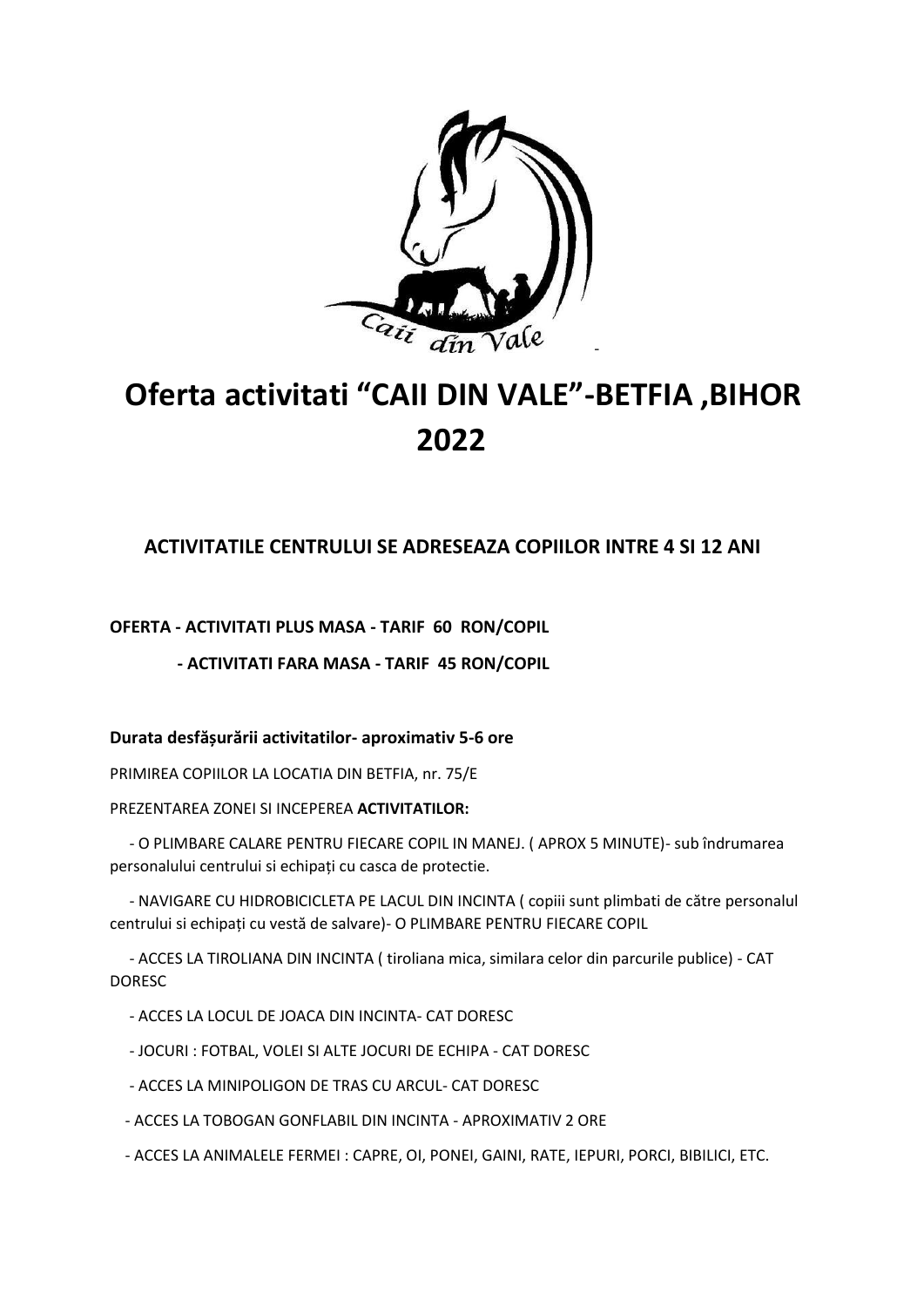**MASA** COPIILOR SE VA SERVI LA ORA PRESTABILITA CU APARTINATORII.

**MENIUL COPIILOR** VA FI PRESTABILIT CU APARTINATORII SI SE VA PUTEA ALEGE INTRE : PIEPT DE PUI LA GRATAR /SNITEL / CEAFA LA GRATAR (~100 g) CU CARTOFI PRAJITI SAU CARTOFI PIURE ( ~150 g) SI SALATA DE VARZA ( 75 g) SAU KETCHUP.

PE TOATA PERIOADA SEDERII , COPIII VOR AVEA APA PLATA LA DISCRETIE.

IN CAZUL IN CARE APARTINATORII **ADULTI** DORESC SA SERVEASCA MASA, ACEST LUCRU ESTE POSIBIL IN BAZA UNUI MENIU PRESTABILIT SI A UNUI NUMAR CAT MAI EXACT DE PORTII. VARIANTELE DE MENIU PENTRU ADULTI SI PRETURILE SUNT URMATOARELE :

- BOGRACI – **15 LEI/ PORTIE (400 ml)**

- PIEPT DE PUI LA GRATAR CU CARTOFI PRAJITI SI SALATA DE VARZA – **25 LEI/ PORTIE ( 150g/250g/75g)**

- GRATAR DE PORC CU CARTOFI PRAJITI SI SALATA DE VARZA - **27 LEI/PORTIE (150g/200g/75g)**

 **-** PIZZA ( blat, sos de rosii, sunca, ciuperci, mozzarela) - PIZZA DORBOB, LA FELIE - **18 LEI/ PORTIE (~300 g)**

**-** MICI ( 3 BUC) ~200 g- CU CARTOFI PRAJITI (100 g) SI MUSTAR ( 50 g)- **20 LEI/PORTIE**

- VIRSLI (3 BUC) ~250 g- CU CARTOFI PRAJITI (100g) SI MUSTAR (50 g)- **25 LEI/PORTIE**

**PENTRU TOATE VARIANTELE DE MENIU , PAINEA ESTE INCLUSA.**

## **MENTIUNI**:

- IN INCINTA , GRUPURILE CARE PARTICIPA LA ACTIVITATI, POT ORGANIZA SERBARI, SCENETE, DANS, POT ORGANIZA SEDINTE FOTO SAU ALTE ACTIVITATI SPECIFICE SFARSITULUI DE AN SAU ALTOR EVENIMENTE SCOLARE. LOCATIA DISPUNE DE BOXA INTERACTIVA SI RETEA WIRELESS DE INTERNET.

- ESTE INTERZIS CONFETTI, ATAT IN TUB CAT SI IN BALOANE.

-IN CAZUL IN CARE GRUPUL DE COPII ESTE INSOTIT DE PARINTI SI /SAU ALTI APARTINATORI ADULTI-ACESTORA **NU** LI SE VA PERCEPE NICI O TAXA PENTRU ACCES .

-IN CAZUL COPIILOR ( FRATI, VERISORI, ETC .) CARE PARTICIPA LA ACTIVITATILE GRUPULUI DE COPII, SE PERCEPE TAXA DE 60 LEI SAU 45 LEI, LA FEL CA SI IN CAZUL GRUPULUI.

- IN CAZUL IN CARE, IN ZIUA ALEASA PENTRU A NE VIZITA, VREMEA ESTE NEFAVORABILA, LOCATIA DISPUNE DE UN MANEJ ACOPERIT, INCHIS, IN SUPRAFATA DE 1000 MP, UNDE SE POT DESFASURA URMATOARELE ACTIVITATI: CALARIA, TRAS CU ARCUL, JOCURI DE GRUP ( SARIT IN SACI, JOCURI CU MINGEA, TRASUL FUNIEI, ETC.) .

- IN CADRUL ACTIVITATILOR **DE CALARIE SI NAVIGARE**, COPIII VOR FI INSTRUITI CORESPUNZATOR SI VOR PURTA ECHIPAMENTE DE PROTECTIE SPECIFICE ACESTOR ACTIVITATI. ATAT LA CALARIE , CAT SI LA NAVIGARE , FIECARE COPIL VA FI PLIMBAT O SINGURA DATA DE CATRE PERSONALUL LOCATIEI. IN CAZUL IN CARE TIMPUL VA PERMITE , APARTINATORII POT SA PLIMBE COPIII CU BARCA DE MAI MULTE ORI, ASUMANDU-SI PROTECTIA SI SIGURANTA ACESTORA.